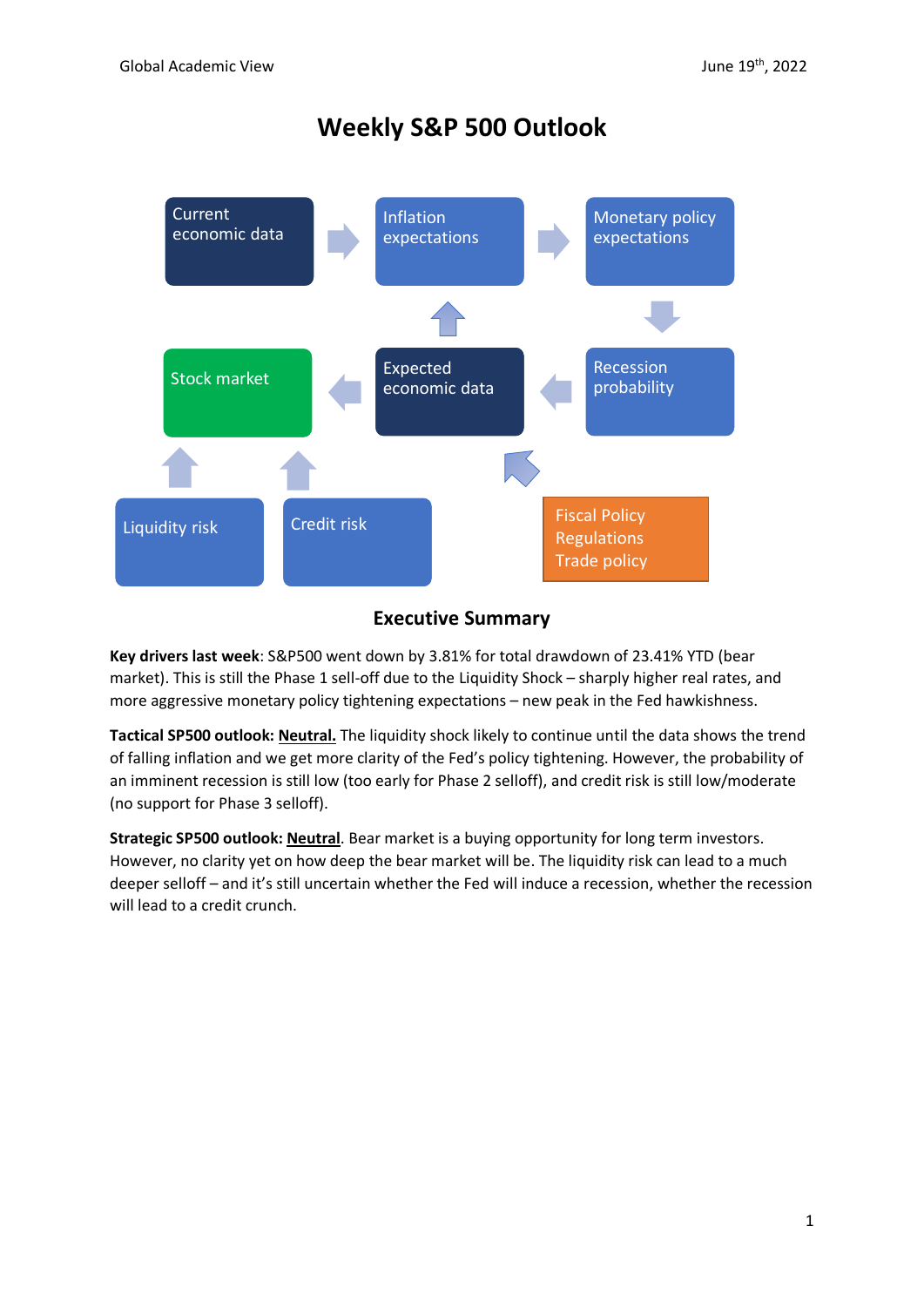| Current economic data |                                                                   |
|-----------------------|-------------------------------------------------------------------|
| GDP:                  | -1.5% Q1 2022 (down from 6.9%) retail sales May -0.3%             |
|                       | 3.5% Q1 2022 yoy (down from 5.5%)                                 |
| Unemployment rate     | <b>3.6%</b> May 2022 (last 3.6%)                                  |
|                       | Weekly claims 229K (down from 232K) 166K low Mar 20 <sup>th</sup> |
| Inflation:            | 8.6% May 2022 CPI (up from 8.3% - new high)                       |
|                       | 6% May 2022 Core CPI (down from 6.2% high 6.5% March)             |

# **Weekly Macro Analysis and S&P 500 Outlook**

**Note**: Labor market still strong but clams stay high. Retail sales negative – beginning of slowdown?

|     | Inflation expectations    |                  |                                                   |
|-----|---------------------------|------------------|---------------------------------------------------|
|     | Nominal Yield (last week) | <b>Real Rate</b> | <b>BE Inflation Expectations</b>                  |
| 5Υ  | 3.34% (3.26%)             | $0.51\%$ (0.09%) | 2.83% $(3.17%)$ – 3.59% peak Mar 25 <sup>th</sup> |
| 10Y | $3.23\%$ (3.16%)          | $0.63\%$ (0.37%) | 2.60% (2.79%) - 3.02% peak Apr 21 <sup>st</sup>   |
| 30Y | 3.28% (3.19%)             | $0.84\%$ (0.67%) | 2.44% $(2.52%)$ – 2.63% peak Apr 21 <sup>st</sup> |

**Note:** Inflation expectations **sharply fell** and real rates **sharply increased** – pricing the official beginning of QT. Peak inflation expectations Apr 21 3.02%

| Monetary policy expectations |          |          |                 |                          |                    |
|------------------------------|----------|----------|-----------------|--------------------------|--------------------|
| Front                        | Jan 2023 | Jan 2024 | High            | First cut                | Jan 27 -terminal   |
| 1.21%                        | 3.67     | 3.45     | 3.77 Apr 23     | 3.51 Nov 23              | 3.51               |
| (1.10)                       | (3.20)   | (3.48)   | $(3.66$ Jul 23) | $(3.33 \text{ Mar } 24)$ | $(3.50)$ last week |
| $-$                          |          |          |                 |                          |                    |

QE ended in March. QT starting in June – June-Aug \$47.5 bill/month, after \$95bill/month **Note**: Fed significantly **more aggressive (**2 nd week) – **New Peak hawkishness** (3.67 from 3.2 in 2022)

| 12-Month Recession probability: low                                                           |                         |                                                             |  |
|-----------------------------------------------------------------------------------------------|-------------------------|-------------------------------------------------------------|--|
| 10Y-2Y spread                                                                                 | $0.05\%$ (0.10%)        | <b>Narrowing</b> (Inverted week of March 28 <sup>th</sup> ) |  |
| 10Y-5Y spread                                                                                 | $-0.11\%$ ( $-0.10\%$ ) | Re-inverted (First inverted in March, reinverted)           |  |
| $1.62\%$ (1.76%)<br>2Y-3mo spread<br>Narrowing - an imminent recession not expected           |                         |                                                             |  |
| Note: Recession probability increased, but still low chance of an imminent recession (2Y-3mo) |                         |                                                             |  |

#### Fiscal Policy, Trade, Regulations

Biden considering dropping China tariffs – should lower inflation expectations (re-globalization) **Note**: "The agency is collecting comments from industry participants in two batches, ending July 5 and Aug. 22."

# Expected data

Level 1**:** Fed-induced slower growth and still persistently elevated inflation (de-globalization) Level 2: Fed-induced **Recession vs Soft landing?**

**Note**: Claims stay high – beginning of slowdown in labor market? Retail sales negative.

# S&P 500 pricing: Past performance: 5 Days: -3.81% YTD: -23.41%

- PE = **18** Fell from 36 on Jan 4th , 2022 **still modestly expensive**.
- The Fed-induced liquidity shock selloff continues: Phase 1 official Bear market
- **The Latest:** Pricing sharp increase in real rates and the new peak in Fed hawkishness.
- Reacting **positively** to the possibility of dropping the China tariffs (lower inflation)
- Reacts **positively** to less aggressive Fed (lower recession probability)
- Reacts **negatively** to more aggressive Fed (higher recession probability)

**Note**: The new peak in Fed hawkishness as real rates increased – negative for stocks.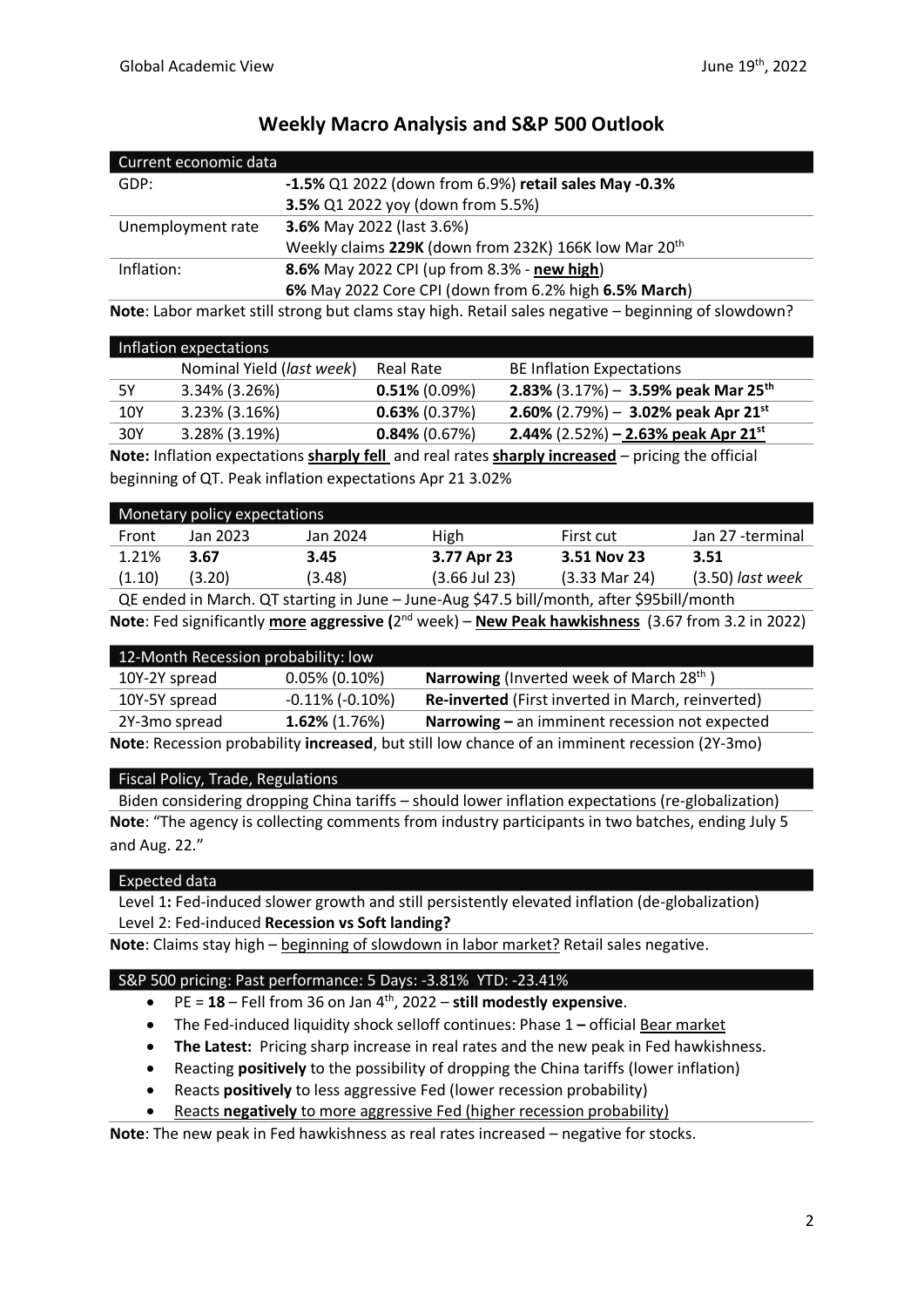#### Liquidity risk **–** High – Phase 1 selloff – ACTIVE

*Expectations of an aggressive monetary policy tightening in the presence of a bubble causes the liquidity shock and bubble burst.*

The ultra-hawkish Powell IMF speech on 4/21 reduced the market depth in short term bonds, which caused the liquidity shock in S&P 500 futures and burst in speculative bubbles 1) tech stocks, 2) meme stocks, 3) cryptocurrencies. **The new peak in Fed hawkishness for 2nd week – the liquidity shock continues.** 

## • Crypto – Bitcoin**: -59%** (-38%) YTD QQQ: **-32%** (-28%) YTD

• VIX = **35**(27) peak vol. May 2 at 36

**Note**: Major crash in bitcoin, QQQ sell-off, volatility near the peak – **liquidity shock resurfaced in Bitcoin**

#### An Imminent Recession risk – Low – Phase 2 selloff – not yet expected

*In recessions: 1) corporate earnings decrease – further contraction of PE ratios 2) unemployment increases – lowers consumer spending.*

Key indicator **2Y-3mo spread** still indicates the low probability of an imminent recession. But the Fed is behind the curve and the spread expected to significantly narrow by the end of 2022. **Note**:2Y-3mo at 1.62.

#### Credit risk – Moderate/Low – Phase 3 selloff – not yet expected

*As recession hits and unemployment increases, corporate and individual bankruptcies increase – especially in the presence of a housing bubble, or other collateral value bubble. Systematic bankruptcies increase the credit risk to a high level, which causes forced selling – and the most severe phase of the bear market.* 

| Credit risk                                               | BBB-10Y | $2.13\%$ (2.07%)                   | Increase $-$ still low (2.38% on Mar 10). |
|-----------------------------------------------------------|---------|------------------------------------|-------------------------------------------|
|                                                           | HYG     | - <b>14.8%</b> (-13%) YTD          | <b>Lower</b> with bonds                   |
| Housing                                                   |         | Case-Schiller $21.2\%$ (20.1)% yoy | Highest increase ever – bubble?           |
| Note: Moderate/Low Jevel of credit risk - slight increase |         |                                    |                                           |

**Note**: Moderate/Low level of credit risk – slight increase**.**

| Cross-asset analysis - signals |                                        |                                           |  |
|--------------------------------|----------------------------------------|-------------------------------------------|--|
|                                | Pattern                                | <b>Note</b>                               |  |
| <b>Bonds</b>                   |                                        |                                           |  |
| <b>Bund</b>                    | Up-new nigh 1.66% (1.52%)              | TY-Bu=1.57% (1.65%) - narrowing           |  |
| <b>ECB 0%</b>                  | <b>July 2022</b>                       | More Aggressive tightening expected       |  |
|                                | Dec 22 1.5 (1.34%) Dec 23 2.45 (2.26%  |                                           |  |
| <b>Stocks</b>                  | Bear market - liquidity shock (Fed)    |                                           |  |
| <b>FTSE100</b>                 | Breakdown to new low - heavily         | Weaker commodity prices? - global         |  |
|                                | commodity/energy weighted              | recession?                                |  |
| STOXX50                        | Downtrend - at previous low            | Aggressive ECB - recession?               |  |
| EEM                            | Downtrend - at previous low            |                                           |  |
| <b>Currencies</b>              | <b>Strong USD</b>                      |                                           |  |
| <b>EUR</b>                     | Downtrend - near previous low          | Fed, war in Ukraine; ECB tightening       |  |
| AUD                            | Downtrend - near previous low          | Hit by the liquidity shock                |  |
| <b>Commodity</b>               |                                        |                                           |  |
| Gold                           | <b>Still Holding the 200dma - flat</b> | Strong USD, rising real rates negative    |  |
| Copper                         | Below 200dma - new low                 | Hit by liquidity shock or global slowdown |  |
| Oil                            | Selloff to 50dma - holding             | Supply issue - sanction on Russia         |  |
| .                              |                                        | $\cdots$                                  |  |

**Note**: 1) higher interest rates, 2) stronger USD (**liquidity shock continues**), 3) weaker copper and dip in oil (**global slowdown**), 4) stock markets sold off including the FTSE.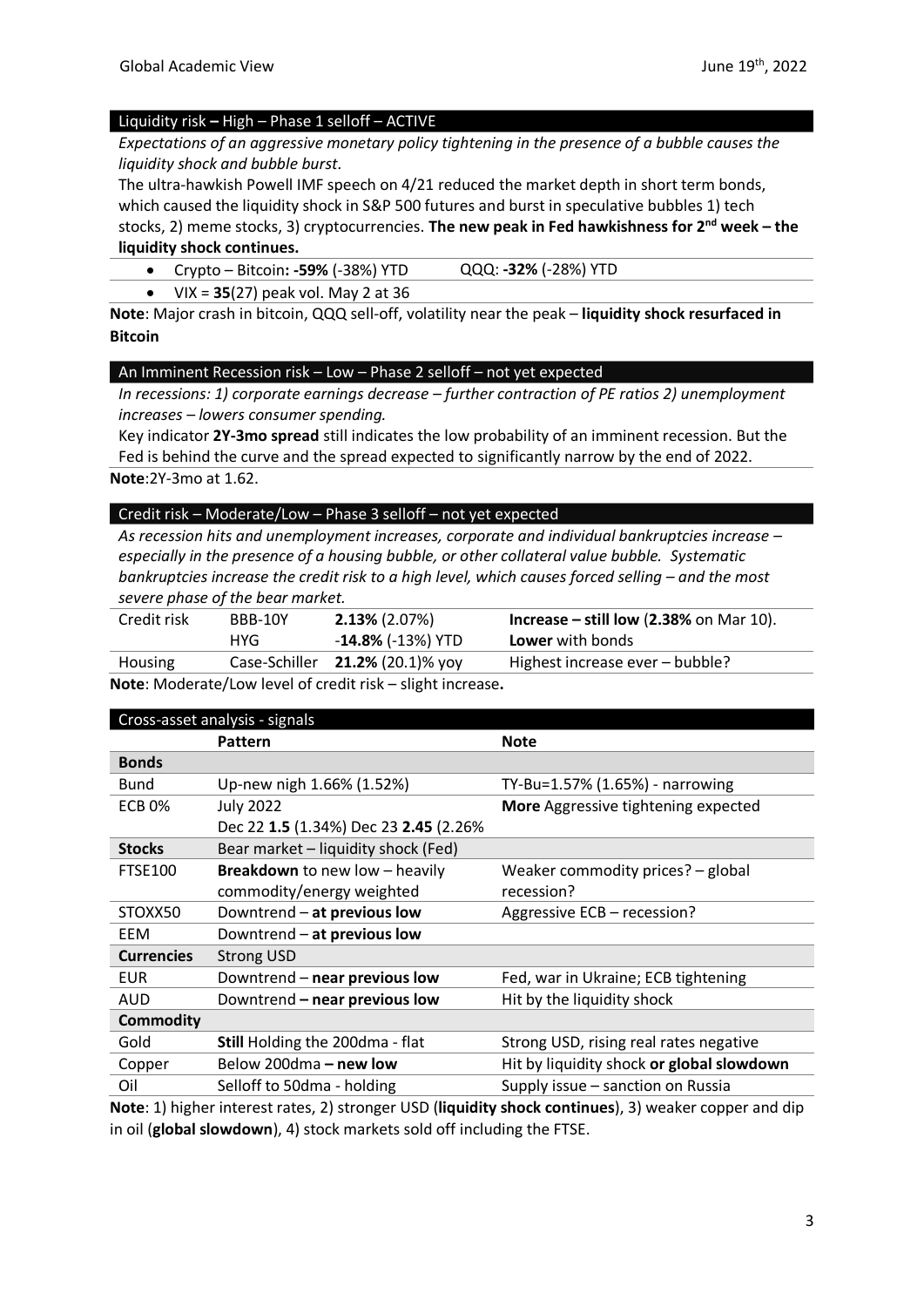# Global Academic View June 19th, 2022

# S&P 500 Technical analysis



- **Bear market 24%:** Jan  $4^{\text{th}}$  May  $17^{\text{th}}$ .
- **Breakdown – 1840 level** (correction turned into bear market)
- **Next Support:** 3500 (200wma).
- **Opinion:** Bearish

## **S&P 500 Tactical outlook**

Tactical - Fundamental Thematic **Neutral**

- **The liquidity shock continues (negative): Phase 1 – reaction to QT, and CPI.**
- **The new peak in the Fed hawkishness (negative – liquidity shock)**
- An imminent recession risk still low (positive): no support for Phase 2 selloff
- The credit risk still moderate/low (positive): no support for Phase 3 selloff.
- The peaks in inflation expectations holding (positive)
- The pending decision to drop China tariffs positive catalyst
- Fed's mild dovish turn difficult to implement as long as CPI is not falling.
- Possible selling in reaction to the stagflation effect on corporate earnings (negative)
- Expected weakening economic data (negative) but could support the Fed pause in Sep (positivr)

| Technical                | <b>Bearish</b>                                                                           |
|--------------------------|------------------------------------------------------------------------------------------|
| ٠                        | The 3840 level breakdown                                                                 |
| Longer term              | <b>Neutral</b>                                                                           |
| ٠                        | Bear market is a buying opportunity for long term investors.                             |
| ٠<br>active.             | However, no clarity yet on how deep the bear market will be - the Phase 1 selloff still  |
| $\bullet$<br>(inactive). | The 2Y-3mo curve inversion to signal a possible Phase 2 selloff – an immediate recession |
| $\bullet$                | The Spike in credit spreads above 3% to signal a possible Phase 3 selloff (inactive)     |
| <b>Tactical Trades:</b>  |                                                                                          |
| ٠                        | Bullish: The data must show the trend of falling inflation. Wait for the 3500 level.     |

- Bearish: The bet on further downside is the bet on the deep recession and the rising credit risk – not there yet.
- **Neutral: Avoid tactical trading until the Liquidity shock passes.**